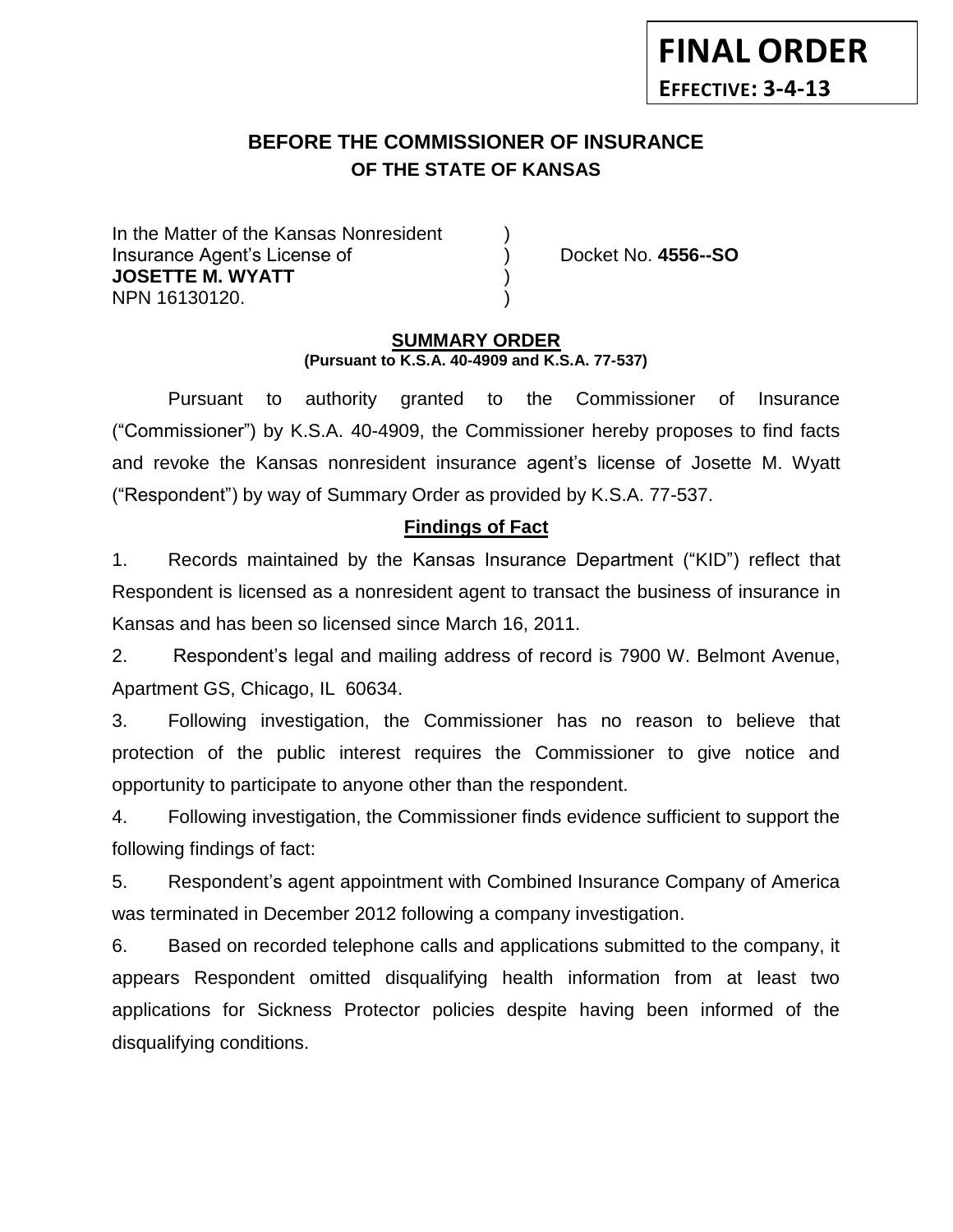7. By letter dated January 23, 2013, and mailed to Respondent at her address of record, counsel for KID summarized the company's report and invited Respondent to reply within 15 business days if she disputed the facts.

8. To date, Respondent has not replied, and the letter has not been returned; thus, the facts are deemed undisputed.

### **Applicable Law**

9. K.S.A. 2011 Supp. 40-4909(a) provides, in relevant part:

"The commissioner may deny, suspend, revoke or refuse renewal of any license issued under this act if the commissioner finds that the applicant or license holder has: . . .

(7) Admitted to or been found to have committed any insurance unfair trade practice or fraud in violation of K.S.A. 40-2404 and amendments thereto. . . .

(8) Used any fraudulent, coercive, or dishonest practice, or demonstrated any incompetence, untrustworthiness or financial irresponsibility in the conduct of business in this state or elsewhere." K.S.A. 2011 Supp. 40- 4909(a).

10. K.S.A. 40-2404(11) defines the following unfair trade practice: "Making false or fraudulent statements or representations on or relative to an application for an insurance policy, for the purpose of obtaining a fee, commission, money or other benefit from any insurer, agent, broker or individual."

11. The Commissioner may revoke any license issued under the Insurance Agents Licensing Act if the Commissioner finds that the interests of the insurer or the insurable interests of the public are not properly served under such license. K.S.A. 2011 Supp. 40-4909(b).

# **Conclusions of Law**

12. The Commissioner has jurisdiction over Respondent as well as the subject matter of this proceeding, and such proceeding is held in the public interest.

13. The Commissioner finds that Respondent's license may be revoked pursuant to K.S.A. 40-4909(a)(7) because Respondent committed an unfair insurance trade practice in violation of K.S.A. 40-2404(11) by omitting material information from an insurance application for the purpose of obtaining money or other benefit.

2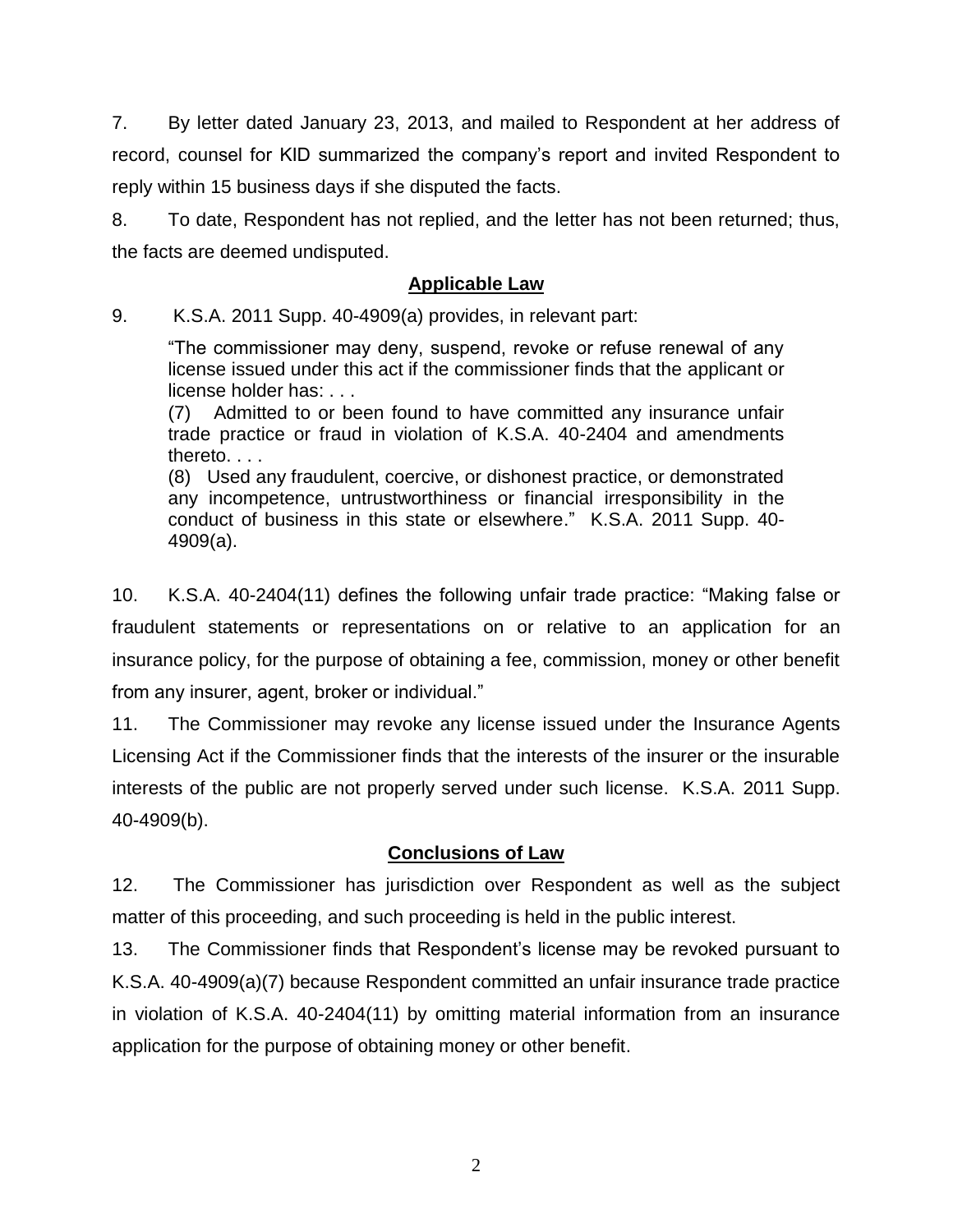14. The Commissioner further finds based on the same conduct that Respondent's license may be revoked pursuant to K.S.A. 40-4909(8) as the conduct is fraudulent or dishonest, or at best, Respondent has demonstrated a lack of incompetence or trustworthiness.

15. Based on the foregoing findings, the Commissioner concludes that sufficient grounds exist for the revocation of Respondent's insurance agent's license pursuant to K.S.A. 40-4909(a).

16. The Commissioner further concludes Respondent's license may be revoked pursuant to K.S.A. 40-4909(b) because such license is not properly serving the interests of the insurer and the insurable interests of the public.

17. Based on the facts and circumstances set forth herein, it appears that the use of summary proceedings in this matter is appropriate, in accordance with the provisions set forth in K.S.A. 77-537(a), in that the use of summary proceedings does not violate any provision of the law, the protection of the public interest does not require the KID to give notice and opportunity to participate to persons other than Respondent, and after investigation, KID believes in good faith that the allegations will be supported to the applicable standard of proof.

#### **Policy to be Served**

18. Before issuing an insurance agent license, the Commissioner must determine that the applicant is qualified and has not committed any act that would be grounds for denial, suspension, or revocation. K.S.A. 40-4905(b). Further, the Commissioner may revoke any license issued under the Insurance Agents Licensing Act if the Commissioner finds that the interests of the insurer or the insurable interests of the public are not properly served under the license. The following action is necessary and appropriate to promote the security and integrity of the insurance business and protect insurance consumers by licensing, or continuing to license, persons or entities to sell, solicit, or negotiate insurance in the State of Kansas only if their conduct indicates they are both qualified and trustworthy.

**IT IS THEREFORE ORDERED BY THE COMMISSIONER OF INSURANCE THAT** the Kansas nonresident insurance agent's license of **JOSETTE M. WYATT** is hereby **REVOKED. It is further ordered,** that **JOSETTE M. WYATT** shall **CEASE and** 

3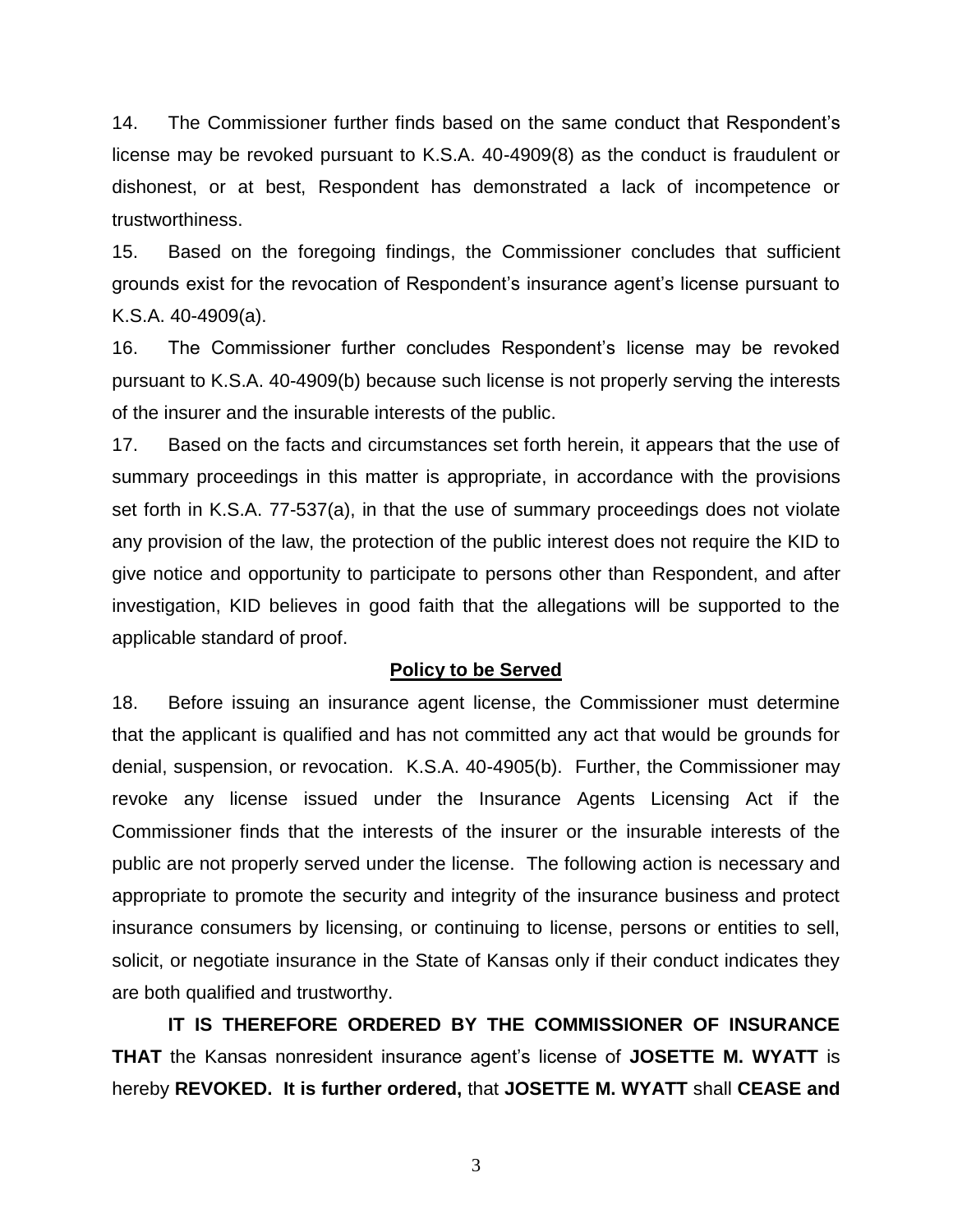**DESIST** from the sale, solicitation, or negotiation of insurance, doing any act toward the sale, solicitation, or negotiation of insurance, and/or receiving compensation deriving from the sale, solicitation, or negotiation of insurance in Kansas or on Kansas risks through business conducted on and after the effective date of this order.

**It is further ordered**, pursuant to KSA 77-415(b)(2)(A), that this order is designated by KID as precedent.

**IT IS SO ORDERED THIS \_\_14th\_\_ DAY OF FEBRUARY 2013, IN THE CITY OF TOPEKA, COUNTY OF SHAWNEE, STATE OF KANSAS.**



\_/s/ Sandy Praeger\_\_\_\_\_\_\_\_\_\_\_\_\_\_\_\_ Sandy Praeger Commissioner of Insurance

BY:

/s/ John Wine John Wine General Counsel

# **NOTICE OF RIGHTS TO HEARING AND REVIEW**

**Within fifteen (15) days of the date of service of this Summary Order, Respondent** may submit a written request for a hearing pursuant to K.S.A. 77-537 and K.S.A. 77-542. Any request for a hearing should be addressed to the following:

John Wine, General Counsel Kansas Insurance Department 420 S.W. 9<sup>th</sup> Street Topeka, Kansas 66612

If a hearing is requested, the Kansas Insurance Department will serve notice of the time and place of the hearing and information on procedures, right of representation, and other rights of parties relating to the conduct of the hearing.

**If a hearing is not requested in the time and manner stated above, this Summary Order shall become effective as a Final Order upon the expiration of time for requesting a hearing.** In the event Respondent files a Petition for Judicial